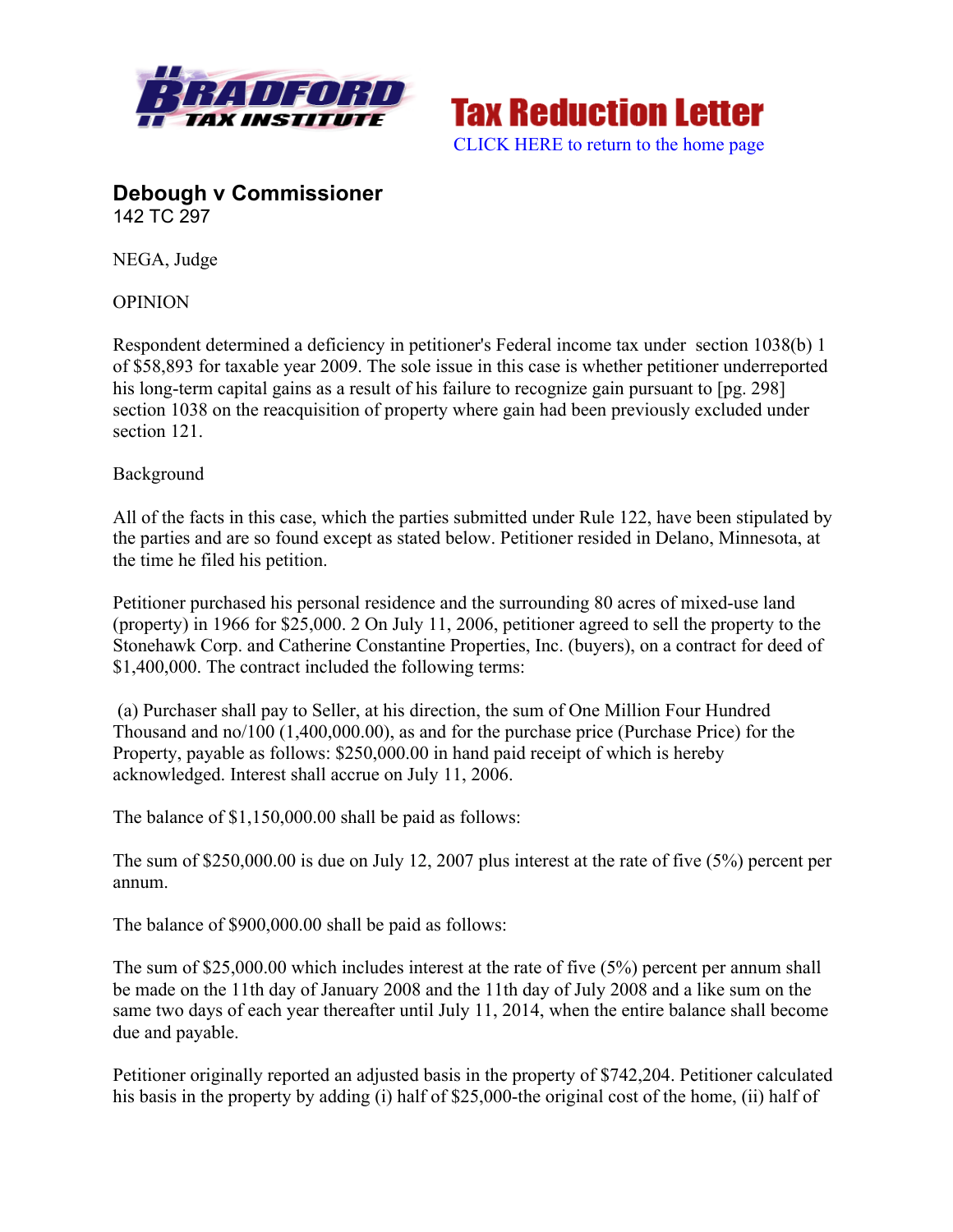\$50,000-capital improvements before sale, (iii) \$700,000-stepped-up basis from his deceased spouse, and (iv) \$4,704-commissions and other expenses of sale. In the parties' joint stipulation of facts, respondent and petitioner stipulated a basis of \$779,704. 3 Using his originally [pg. 299]calculated basis of \$742,204, petitioner reported gain on the sale of the property of \$657,796, the difference between the gross sales price of \$1,400,000 and the adjusted basis of \$742,204.

After his wife's death petitioner received a \$250,000 payment related to the sale of the property during the 2006 taxable year. Petitioner and his deceased spouse reported this income on Form 6252, Installment Sale Income, attached to their Form 1040, U.S. Individual Income Tax Return, for the 2006 taxable year. Petitioner and his deceased spouse calculated their reportable gain for tax year 2006 by (i) excluding \$500,000 of gain pursuant to section 121, (ii) calculating their gross profit percentage by dividing the \$157,796 in remaining gain  $(\$657,796$  ! \$500,000 = \$157,796) by the \$1,400,000 sale price exclusive of commissions and other costs of sale, and (iii) multiplying the gross profit percentage by the amount of money received in 2006. Petitioner reported installment sale gain for 2006 of \$28,178 on the basis of these calculations.

Petitioner received another \$250,000 payment related to the property during 2007, which he reported on his 2007 Form 1040. Using the same gross profit percentage as he used for 2006, petitioner reported \$28,178 in taxable gain on his 2007 return. Petitioner received a \$5,000 payment related to the property during 2008, which he reported on his 2008 Form 1040. Again using the same gross profit percentage as he had used for 2006 and 2007, petitioner reported gain of \$564 for 2008. In total, petitioner reported \$56,920 in gain over the course of tax years 2006, 2007, and 2008.

Subsequently, the buyers failed to comply with the terms of the contract for deed. On May 29, 2009, petitioner's agent served the buyers with a notice of cancellation of contract for deed. The buyers failed to cure the default or to respond to the notice of cancellation of contract for deed. As a result, petitioner reacquired the property on or about July 29, 2009. Petitioner incurred \$3,723 in costs related to repossession of the property.

Petitioner treated his reacquisition of the property in 2009 as a reacquisition of property in full satisfaction of indebtedness [pg. 300] under section 1038. Petitioner recognized \$97,153 in the form of long-term capital gains related to the reacquisition of the property on his 2009 Form 1040. Petitioner subsequently filed a Amended Form 1040A, U.S. Individual Income Tax Return, for 2009 that removed the \$97,153 in long-term capital gains. However, the parties have stipulated and agreed that petitioner was, at a minimum, obligated to report \$97,153 in long-term capital gains related to the sale and reacquisition of the property for the 2009 taxable year.

Respondent mailed petitioner a notice of deficiency (notice) dated June 18, 2012, prepared by the St. Paul Office of the Internal Revenue Service (IRS) with respect to tax year 2009. In the notice respondent determined that petitioner was required to recognize \$443,644 in long-term capital gains related to the sale and reacquisition of the property. Respondent later recalculated this amount to be \$448,080 because of the omission of the \$5,000 payment petitioner received in taxable year 2008 and respondent's failure to account for the tax attributable to this payment that petitioner had previously reported under the installment sale method. Respondent calculated the \$448,080 in long-term capital gains by subtracting the \$56,920 petitioner had reported for tax years 2006, 2007, and 2008 from the total \$505,000 in cash petitioner had received over those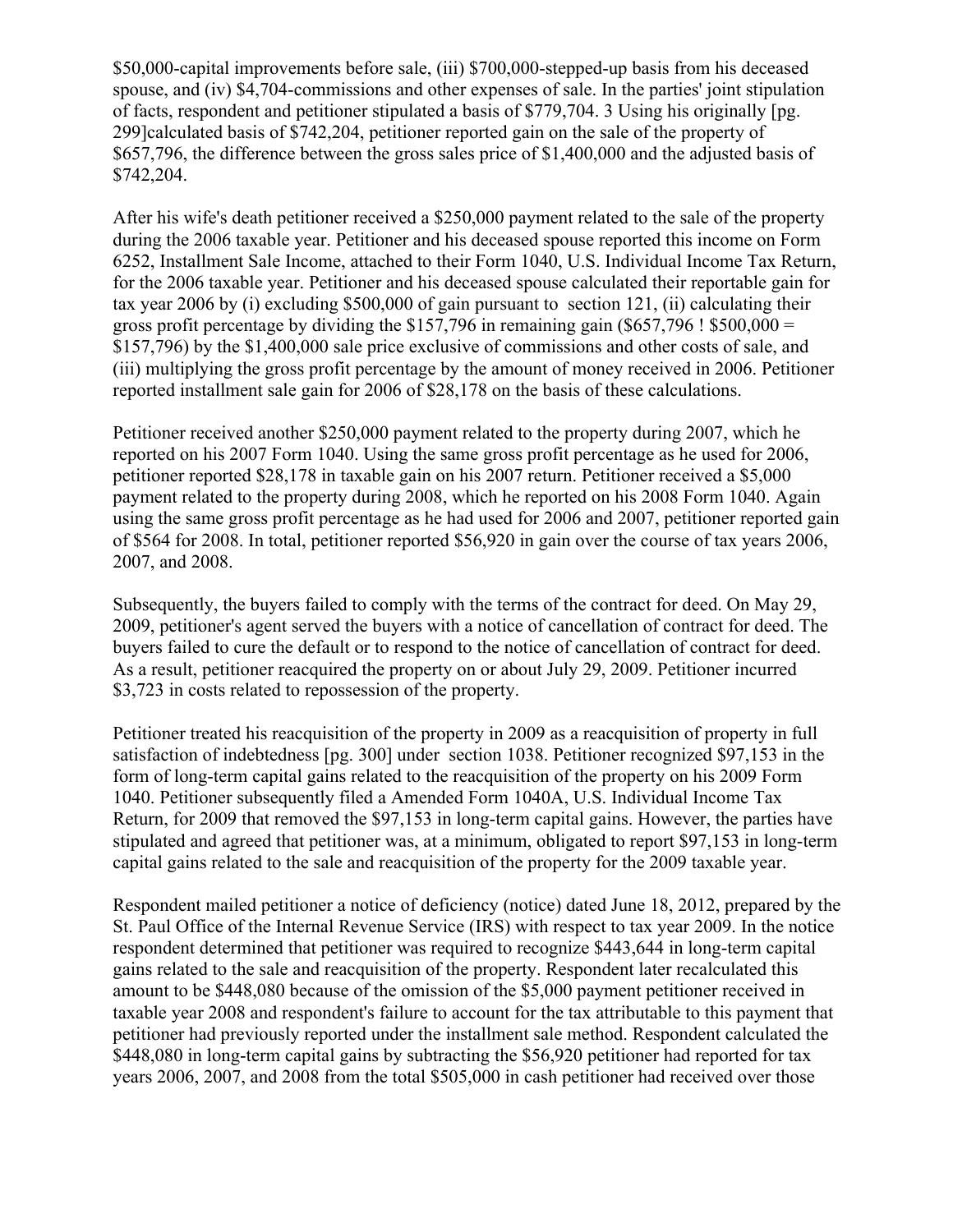same years. Petitioner timely filed a petition with the Court seeking redetermination of the deficiency set forth in the notice.

## Discussion

## I. Burden of Proof

Generally, the Commissioner's determinations are presumed correct, and the taxpayer bears the burden of proving otherwise. Rule 142(a); see Welch v. Helvering, 290 U.S. 111, 115 [12 AFTR 1456] (1933). The Commissioner typically bears the burden of proof with respect to any increase in deficiency. Rule 142(a). However, because our conclusions are based on the preponderance of evidence, we need not decide whether petitioner or respondent bears the burden of proof. See Knudsen v. Commissioner, 131 T.C. 185, 189 (2008). [pg. 301]

#### II. Interplay of Sections 121 and 1038

The sole issue for decision in this case involves the interplay between sections 121 and 1038. Section 121 allows electing taxpayers to exclude gain resulting from the sale or exchange of property if the property has been owned and used as their principal residence for periods aggregating two or more years over the five-year period before sale. Section 121(b) applies certain limitations on the amount of gain that can be excluded. Unmarried taxpayers may exclude up to \$250,000 in gain from the sale of a qualifying residence. Sec. 121(b)(1). Married taxpayers meeting certain requirements and filing a joint return can exclude up to \$500,000 in gain from the sale of a qualifying principal residence. Sec.  $121(b)(2)(A)$ . Taxpayers may exclude gain from the sale of a principal residence under section 121 only once every two years. Sec.  $121(b)(3)$ .

Congress added section 1038 to the Code by the Act of September 2, 1964, Pub. L. No. 88-570, sec. 2, 78 Stat. at 854. Before the enactment of section 1038, reacquisition of real property was treated as a taxable exchange under section 453. S. Rept. No. 88-1361, at 5 (1964), 1964-2 C.B. 828, 831. If, as in this case, the initial sale of the property was reported as an installment sale, gain or loss on reacquisition of the property was treated as the difference between the fair market value of the property at the time of reacquisition, including improvements thereon, and the basis of the purchaser's obligations which were discharged by the repossession of the property. Sec. 1.453-5(b)(2), Income Tax Regs. Congress added section 1038 to remedy situations where taxpayers were forced to recognize gain upon repossession of property by reference to the fair market value at the time of repossession. S. Rept. No. 88-1361, supra at 1-3, 1964-2 C.B. at 828- 829. Congress believed measuring gain in this manner was inappropriate "because (1) the taxpayer was actually in no better position than he was before he made the sale; (2) valuation at the time of repossession was difficult; (3) to tax the initial seller on gain at the time of repossession was to tax him on gain not yet realized; and (4) because the taxpayer had not received a monetary return with respect to the property, funds to pay the taxes may be unavailable." [pg. 302]Conners v. Commissioner, 88 T.C. 541, 544-545 (1987) (citing S. Rept. 1361, supra, 1964-2 C.B. at 828).

Section 1038 provides rules for computing gain when a seller repossesses real property in satisfaction of a debt secured by that real property. Generally, section 1038 restores the seller to his position before the sale of the property by ignoring gain or loss upon repossession. However, if the seller has received "money and \*\*\* other property" as payments before the repossession,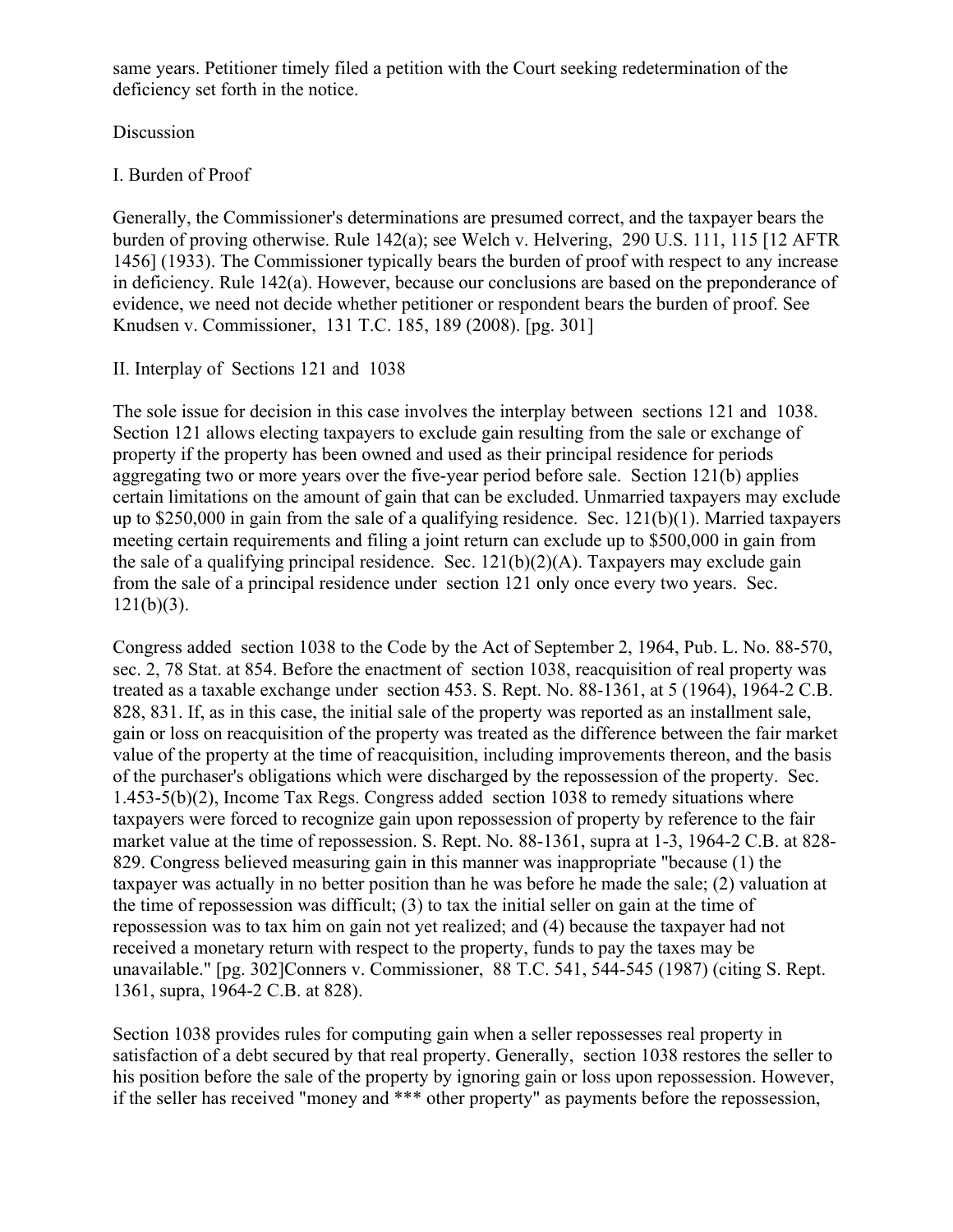section 1038 taxes the seller on gain attributable to these payments "to the extent that these amounts have not previously been reported as income." Sec. 1038(b)(1); S. Rept. No. 88-1361, supra at 6, 1964-2 C.B. at 832; see also Greene v. Commissioner, 76 T.C. 1018, 1025 (1981) ("Congress intended that the gain which a taxpayer would be responsible for reporting upon repossession should not exceed the payments he actually had received prior to that time."). Specifically, section 1038(a) and (b) provides:

SEC. 1038. CERTAIN REACQUISITIONS OF REAL PROPERTY.

(a) General Rule.-If-

(1) a sale of real property gives rise to indebtedness to the seller which is secured by the real property sold, and

(2) the seller of such property reacquires such property in partial or full satisfaction of such indebtedness,

then, except as provided in subsections (b) and (d), no gain or loss shall result to the seller from such reacquisition, and no debt shall become worthless or partially worthless as a result of such reacquisition.

(b) Amount of Gain Resulting.-

(1) In general.-In the case of a reacquisition of real property to which subsection (a) applies, gain shall result from such reacquisition to the extent that-

(A) the amount of money and the fair market value of other property (other than obligations of the purchaser) received, prior to such reacquisition, with respect to the sale of such property, exceeds

[pg. 303]

(B) the amount of the gain on the sale of such property returned as income for periods prior to such reacquisition.

(2) Limitation.-The amount of gain determined under paragraph (1) resulting from a reacquisition during any taxable year beginning after the date of the enactment of this section shall not exceed the amount by which the price at which the real property was sold exceeded its adjusted basis, reduced by the sum of-

(A) the amount of the gain on the sale of such property returned as income for periods prior to the reacquisition of such property, and

(B) the amount of money and the fair market value of other property (other than obligations of the purchaser received with respect to the sale of such property) paid or transferred by the seller in connection with the reacquisition of such property.

For purposes of this paragraph, the price at which real property is sold is the gross sales price reduced by the selling commissions, legal fees, and other expenses incident to the sale of such property which are properly taken into account in determining gain or loss on such sale.

(3) Gain recognized.-Except as provided in this section, the gain determined under this subsection resulting from a reacquisition to which subsection (a) applies shall be recognized, notwithstanding any other provision of this subtitle.

A seller who reacquires section 1038 property adjusts his basis in the property in accordance with section 1038(c), which provides:

SEC. 1038(c). Basis of Reacquired Real Property.-If subsection (a) applies to the reacquisition of any real property, the basis of such property upon such reacquisition shall be the adjusted basis of the indebtedness to the seller secured by such property (determined as of the date of reacquisition), increased by the sum of-

(1) the amount of the gain determined under subsection (b) resulting from such reacquisition, and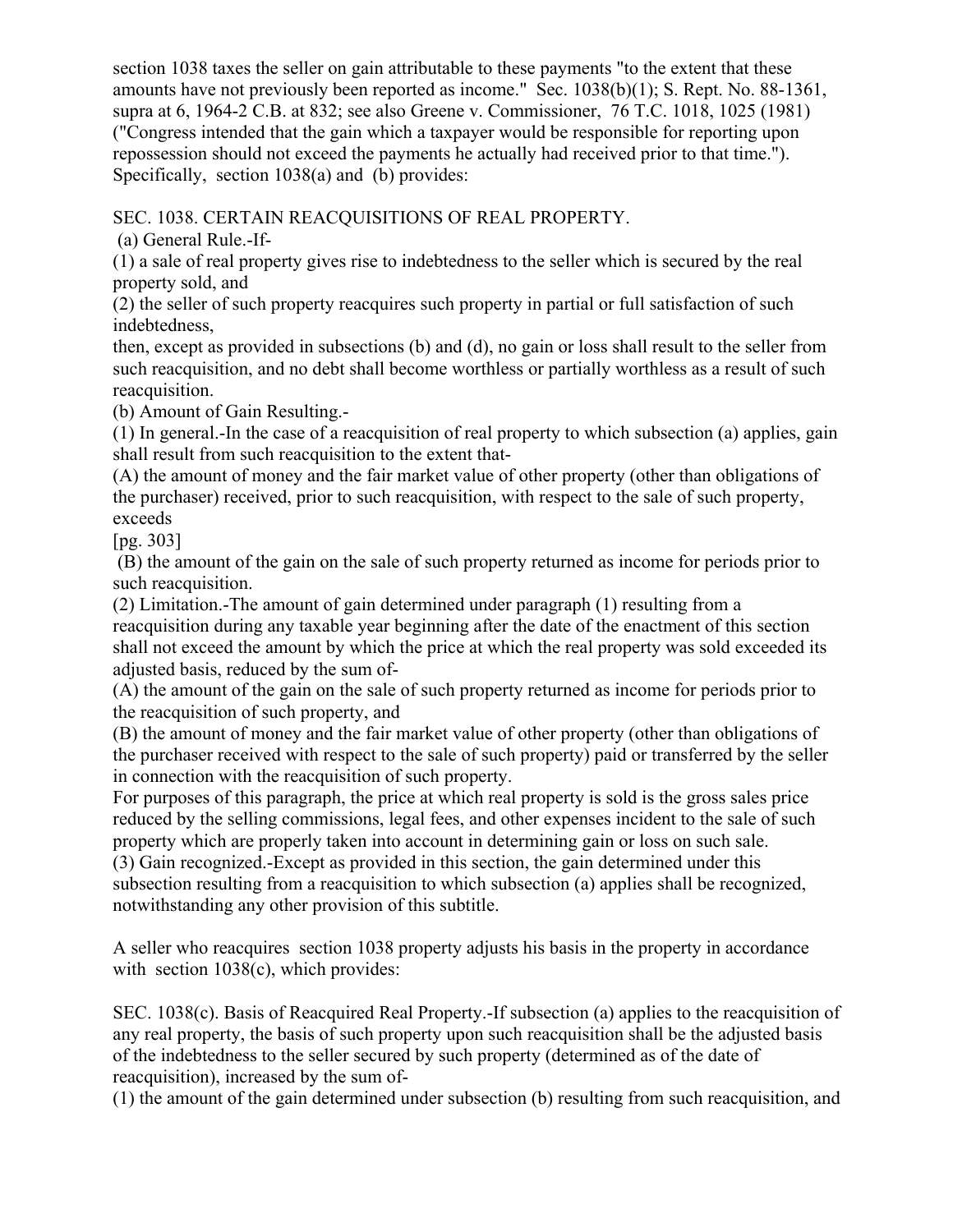(2) the amount described in subsection  $(b)(2)(B)$ .

If any indebtedness to the seller secured by such property is not discharged upon the reacquisition of such property, the basis of such indebtedness shall be zero.

Congress contemplated the potential interaction between section 1038 and section 121 by including section 1038(e), which provides:

SEC. 1038(e). Principal Residences.-If-

(1) subsection (a) applies to a reacquisition of real property with respect to the sale of which gain was not recognized under section 121 (relating to gain on sale of principal residence); and (2) within 1 year after the date of the reacquisition of such property by the seller, such property is resold by him,

then, under regulations prescribed by the Secretary, subsections (b), (c), and (d) of this section shall not apply to the reacquisition of such property and, for purposes of applying section 121, the resale of such property shall be treated as a part of the transaction constituting the original sale of such property.

Section 1038(e) provides taxpayers with a "special rule" that "in effect ignores the repossession \*\*\* where the residence is again sold in a reasonable time." S. Rept. No. 88-1361, supra at 7, 1964-2 C.B. at 832. [pg. 304]

Petitioner and respondent agree that section 1038(e) does not govern the instant case since petitioner did not resell the property within one year of repossession. However, they disagree about the import of section 1038(e). Respondent argues that section 1038(e) confirms that Congress was aware of the interplay between sections 1038 and 121 and drafted section 1038(e) as a limited response thereto; the absence of a "more generous provision" regarding the overlap of sections 1038 and 121 confirms that Congress intended for taxpayers in petitioner's situation to be treated under the general rules of section 1038. Petitioner argues that if Congress had intended to completely nullify the section 121 exclusion upon reacquisition of a taxpayer's principal residence, it would have drafted a provision explicitly so stating.

Respondent further argues that because petitioner does not meet the requirements for special treatment under section 1038(e), he is governed by the general rule under section 1038(b) requiring him to recognize gain upon repossession of the property to the extent of money and other property received before repossession. For the reasons enumerated below, we agree with respondent.

A. Section 1038 Applies to Sale and Reacquisition of the Property.

The general rule of section 1038(a) is that if a sale of real property gives rise to indebtedness to the seller which is secured by the sold property and the seller reacquires such property in partial or full satisfaction of such indebtedness the seller does not recognize gain or loss upon the reacquisition. Conners v. Commissioner, 88 T.C. at 543. Section 1038(b) requires the seller to recognize gain if he has received "money" or "other property" to the extent these amounts exceed the amount of gain on the sale returned as income before reacquisition.

By its terms, petitioner's sale of his principal residence and subsequent reacquisition in satisfaction of indebtedness secured by the property falls within the ambit of section 1038. Petitioner sold the property to the buyers in exchange for the contract for deed, which evidenced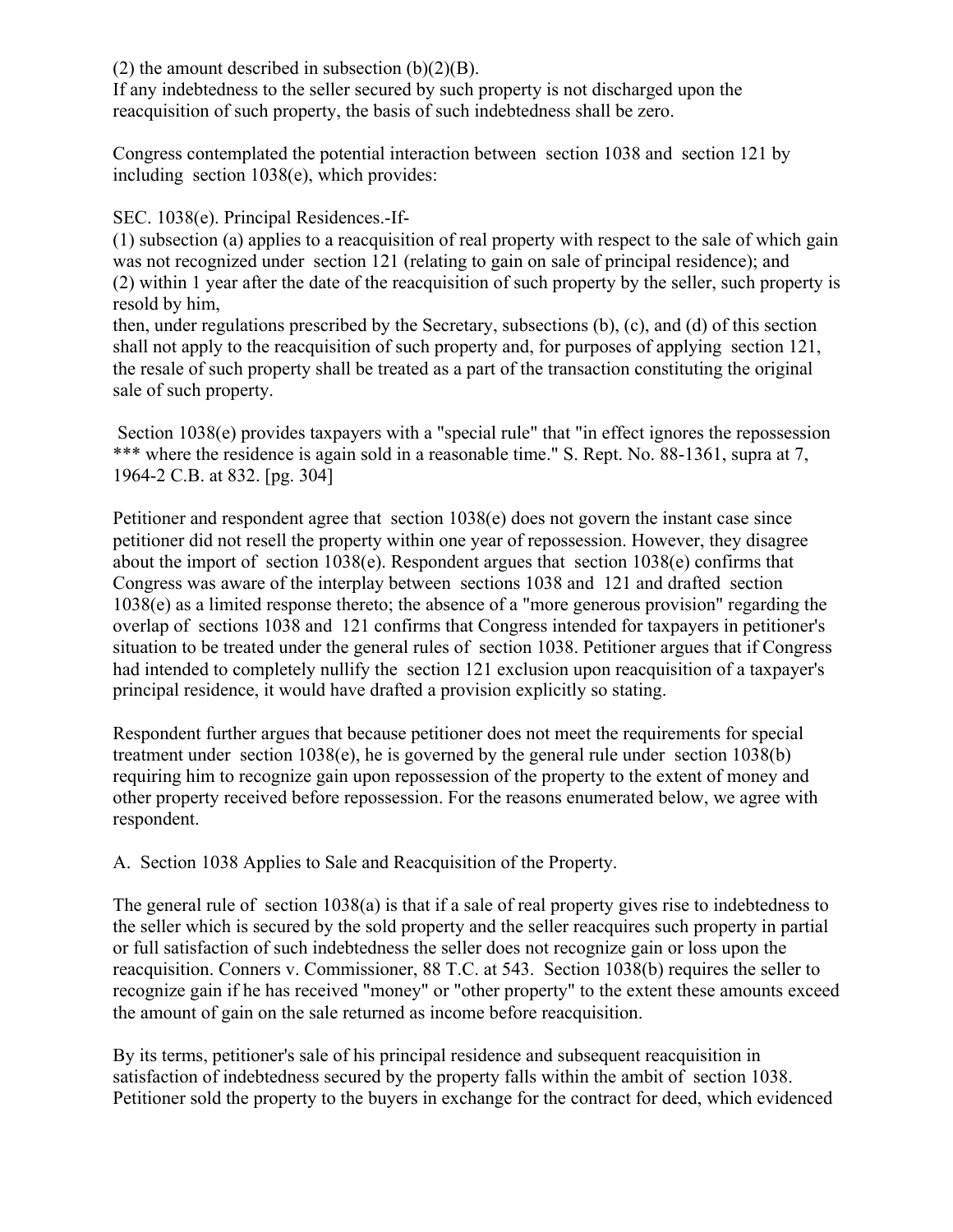the buyers' indebtedness and petitioner's security interest in the property. After the buyers defaulted on the contract for deed, petitioner reacquired his former residence in full satisfaction of [pg. 305]the indebtedness secured by the property. Stated simply, section 1038 applies squarely to the facts at issue. The only remaining inquiry, then, is whether petitioner must recognize gain previously excluded by reason of the section 121 exclusion.

## B. Petitioner Must Recognize Gain Previously Excluded Under Section 121.

Since section 1038 applies to the reacquisition of the property, we proceed to determine whether petitioner must recognize gain previously excluded under section 121. A reading of the statute leads to two important conclusions: (i) section 1038(e) expressly contemplates the sale and subsequent reacquisition of a seller's principal residence and (ii) other than section 1038(e), section 1038 does not contain any provision that would allow a taxpayer to exclude section 121 gain resulting from a sale and subsequent reacquisition of a principal residence.

As previously discussed, section 1038(e) contains a special rule for when the property sold is the taxpayer's principal residence and the taxpayer resells the residence within one year of reacquisition. In fact, section 1038(e) is titled "Principal residences", indicating that Congress foresaw the potential interaction of sections 1038 and 121. Section 1038(e) thus operates as an exception to the general rule of section 1038 when the subject property is the seller's principal residence. Sellers fulfilling the requirements of section 1038(e) are essentially allowed to collapse the initial sale and subsequent resale into one transaction. The legislative history behind the section 1038(e) exception is unclear as to why Congress limited the exception to sellers who resell property within one year of reacquisition. Whatever the reasoning behind the exception, the relief offered by section 1038(e) is clearly limited to those sellers who resell their principal residences within one year of reacquisition. Since petitioner did not resell the property within one year of reacquisition, he is ineligible for the section 1038(e) exception and must recognize gain in accordance with the general rules of section 1038.

Petitioner argues that "[t]he statute is devoid of any language indicating that the [s]ection 121 exclusion would be disallowed on a reacquisition". Petitioner also argues that we [pg. 306]should interpret the absence of any specific provision in section 1038 mandating recognition of previously excluded section 121 gain to mean that section 1038 does not apply to recapture section 121 gain under any circumstances. To the contrary, the flush language of section 1038(e) specifically provides that section 1038(b), (c), and (d) shall not apply to the reacquisition of a principal residence, but only if the seller resells the residence within one year of reacquisition. Petitioner is understandably confused since the special rule of section 1038(e) is stated in the negative: sellers who reacquire a principal residence but then resell it within one year do not have to recognize gain under section 1038(b). However, the positive rule can be stated thusly: sellers who reacquire a principal residence but do not resell it within one year must recognize any gain under section 1038(b) because, unless section 1038(e) applies, section 1038 overrides the exclusion under section 121.

Additionally, the special rule in section 1038(e) calls to mind the statutory canon of construction "expressio unius est exclusio alterius", meaning that if a statute provides specific exceptions to a general rule, we may infer that Congress intended to exclude any further exceptions "in the absence of evidence of a contrary legislative intent." United States v. Smith, 499 U.S. 160, 167 (1991) (quoting Andrus v. Glover Constr. Co., 446 U.S. 608, 616-617 (1980)); Catterall v. Commissioner, 68 T.C. 413, 421 (1977), aff'd sub nom. Vorbleski v. Commissioner, 589 F.2d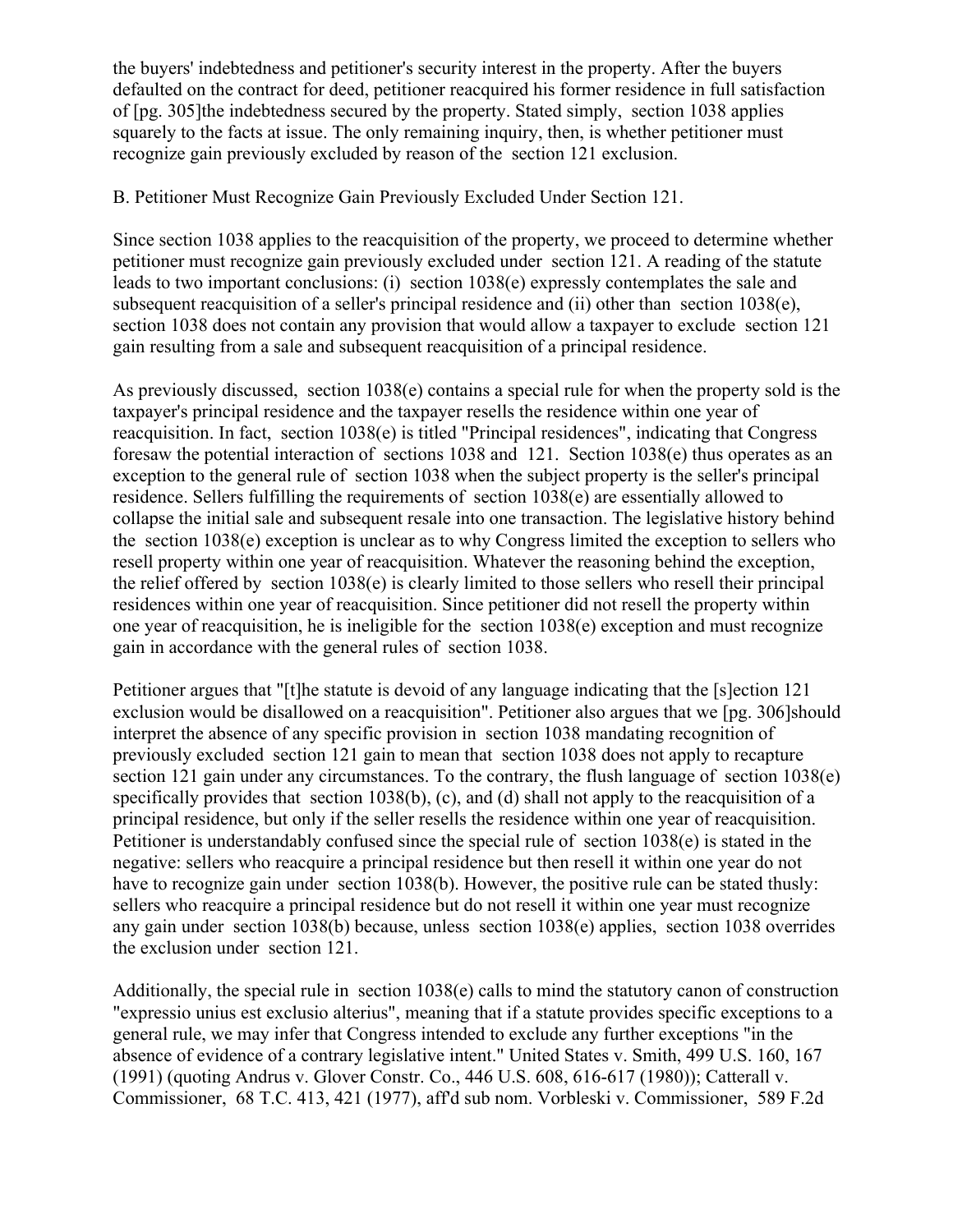123 [42 AFTR 2d 78-6330] (3d Cir. 1978). Here, section 1038(e) is the only exception to the general rule of section 1038 requiring recognition of gain to the extent a seller receives money and other property before reacquisition. We are disinclined to carve out other exceptions to section 1038 where Congress has not expressly done so.

C. Recognition of Gain Conforms With the Intent of Section 1038 and the Economics of the Transaction.

Congress enacted section 1038 to remedy the hardship worked on sellers forced to recognize gain or loss purely on account of fluctuations in fair market value where upon repossession the sellers are in a position substantially similar to the position they were in before the sale. However, Congress limited the nonrecognition of gain only to any change in the value of the underlying property, not to cash [pg. 307] or other property received by the seller before reacquisition. Sec. 1038(b); S. Rept. No. 88-1361, supra at 5, 1964-2 C.B. at 831 ("Your committee believes that it is inappropriate to measure gain upon repossession by reference to the fair market value of the repossessed property. \*\*\* Apart from any payments he may have received, he actually is in no better position than he was before he made the sale." (Emphasis added.)). Section 1038(b) requires recognition of gain where a seller receives "money" or "other property" before reacquisition and therefore occupies an improved position after reacquisition. Petitioner received \$505,000 in cash before the reacquisition of his former principal residence. Petitioner has received "money" as defined within section 1038(b) that exceeds gain previously returned as income on the sale of the property during periods before the reacquisition. We see nothing unfair in the Code's taxing petitioner on receipt of this income, as he is actually in a better position than he was before the sale by virtue of having ownership over both the property and \$505,000. See also Hovhannissian v. Commissioner, T.C. Memo. 1997-444 [1997 RIA TC Memo ¶97,444], 74 T.C.M. (CCH) 752, 757 (" Section 1038(b) ensures that all receipts of cash and other property by the seller prior to reacquisition are taxed as income to return the seller to as close to status quo ante with respect to the reacquired property as circumstances will permit."). The section 1038(b) requirement of recognition of gain is "mandatory and does not excuse any taxpayer from recognizing gain and paying taxes thereon". Greene v. Commissioner, 76 T.C. at 1025; see also Kregear v. Commissioner, T.C. Memo. 1987-258 [¶87,258 PH Memo TC], 53 T.C.M. (CCH) 869, 872 ("The language of section 1038, however, is mandatory. We may not disregard the plain language of the statute.").

Our decision ensures that tax treatment of the transactions matches the underlying economic reality. Petitioner received \$505,000 in income and is taxed on that income absent any applicable exclusion or deduction.

D. Our Interpretation of Section 1038 Accords With Basic Federal Income Tax Principles.

Respondent contends and we agree that application of section 1038 to the case at hand is consistent with the fundamental [pg. 308] tenets of Federal tax law. Gross income has long been defined to include any accession to wealth, clearly realized, and over which the taxpayer has complete dominion. Commissioner v. Glenshaw Glass Co., 348 U.S. 426, 431 [47 AFTR 162] (1955). Petitioner attempts to counter this basic principle of tax law by arguing that "every exclusion or deduction provided by Congress creates an exception to the taxation of wealth ascended to, and it is not reasonable to assume that by remaining silent on the question, Congress intended to nullify a tax benefit it has created." As noted, section 1038 is not silent on the taxation of gain previously excluded under section 121 since section 1038(e) provides a special